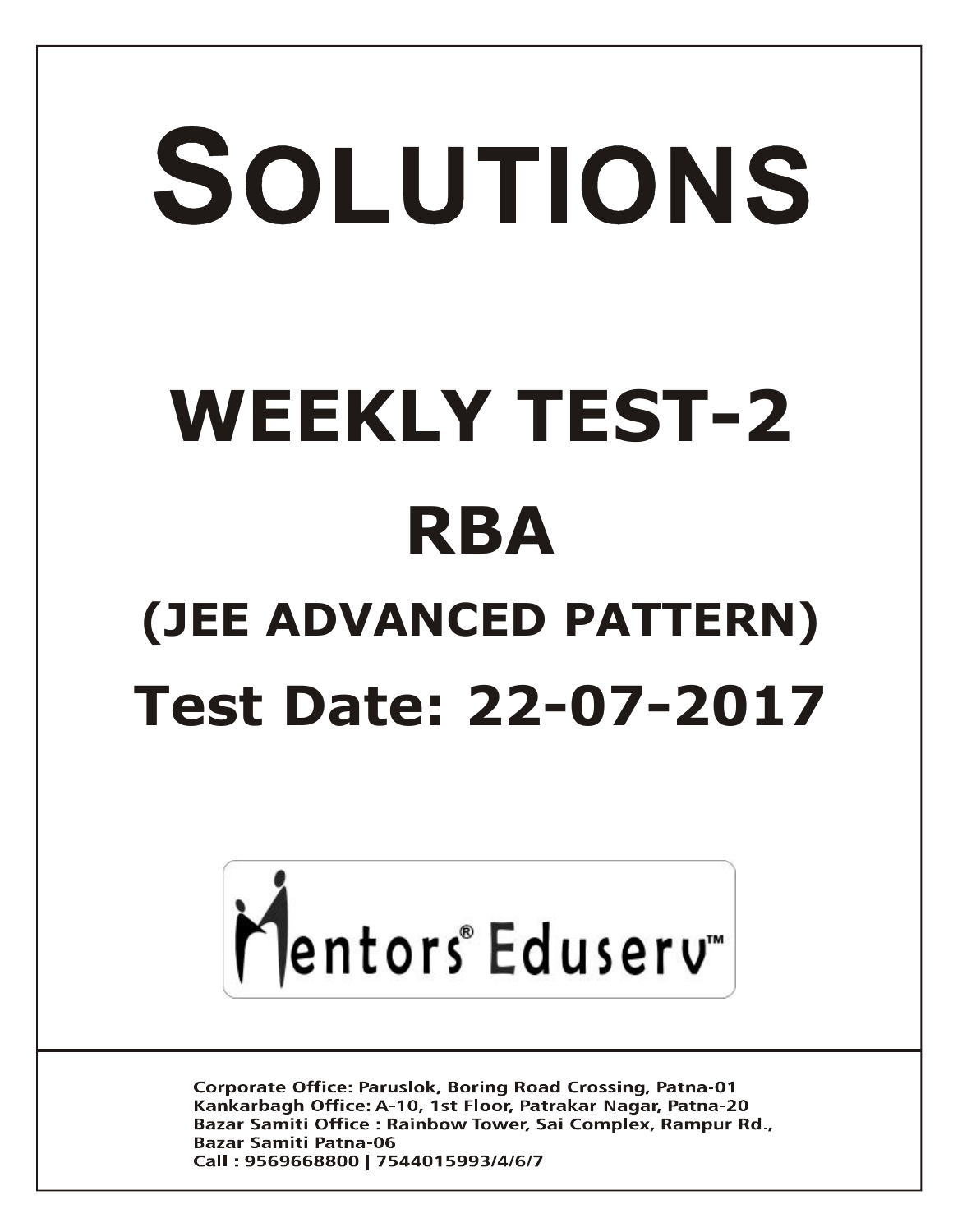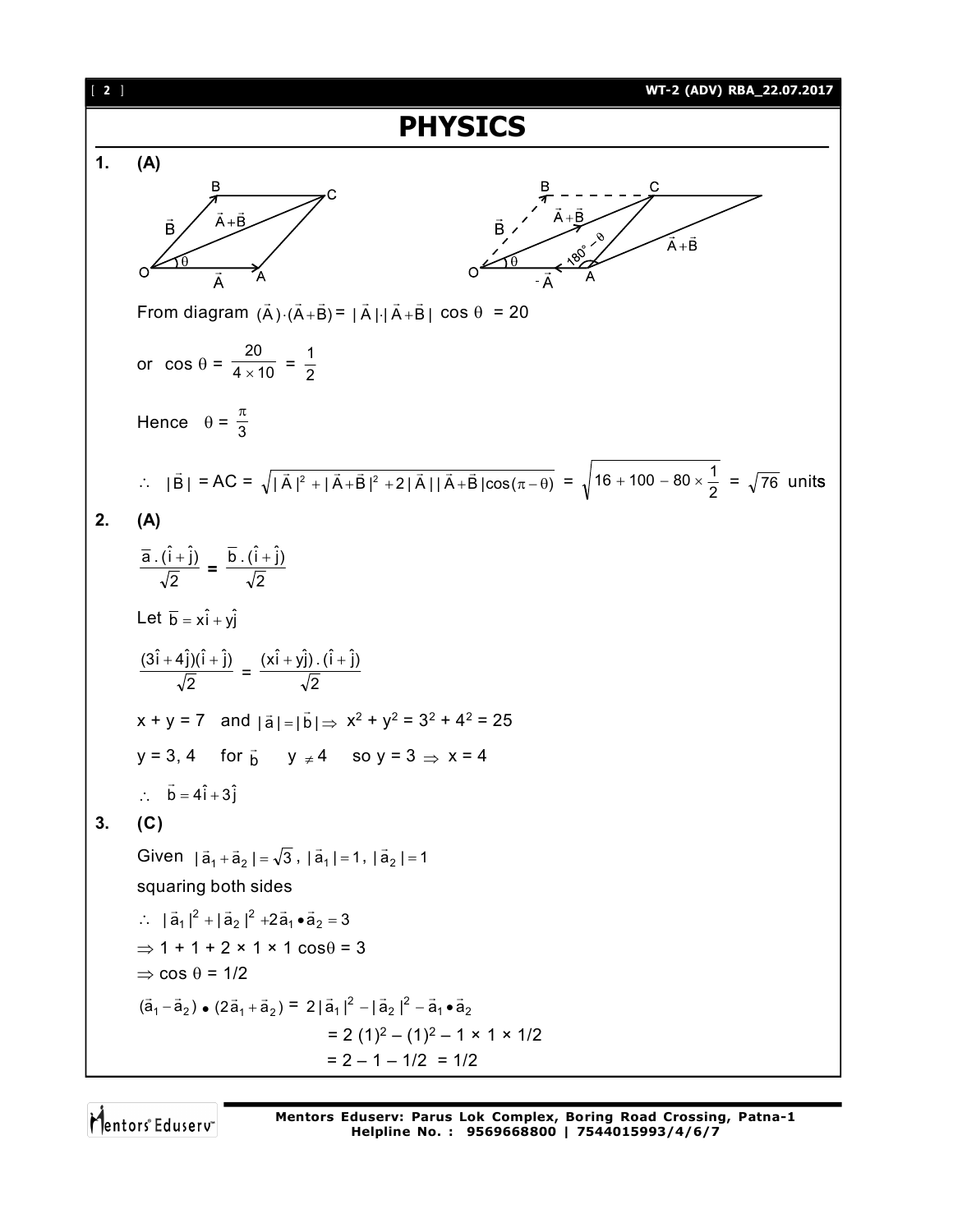#### **WT-2 (ADV) RBA\_22.07.2017** [ **3** ]

# **4. (B)**

For refraction at water surface,

u = - 90 cm  
\n
$$
\mu_2
$$
 = 1.2  
\n $\mu_1$  = 4/3  
\n $v = \frac{u\mu_2}{\mu_1} = -81$  cm

This image formed at  $81 + 69 = 150$  cm below the mirror, after reflection from the mirror will form its new image 150 cm above it.

A | B| C

3d d 2d

#### **5. (B)**

Given that

Number of waves in A = Number of waves in B + Number of waves in C

A ^B ^C 3d d 2d  $\frac{\partial a}{\partial A} = \frac{a}{\lambda_B} + \frac{b}{\lambda}$ But  $\mu = \frac{C}{f\lambda}$ 

Here C is constant  $(3 \times 10^8 \text{ m/s})$  and frequency f does not depends on medium.

So, 
$$
\mu \propto \frac{1}{\lambda}
$$
  
\n $3\mu_A = \mu_B + 2\mu_C$   
\n $3(1.5) = \mu_B + 2(1.6)$   
\n $\mu_B = 4.5 - 3.2 = 1.3$ .

## **6. (B)**

Let the critical angle of interface between media 1 and 2 is  $\mathsf{C}_\mathtt{1}$  and between 1 and 3 is  $\mathsf{C}_2^{}$ .

Then sin C<sub>1</sub>=  $\frac{2}{n_1}$ 2 n n and  $\sin C_2 = \frac{3}{n_1}$ 3 n n .

From TIR at second interface 90 –  $\mathsf{C}_\mathtt{1}$  >  $\mathsf{C}_\mathtt{2}$  . taking sin of both side we get

$$
\cos C_1 > \sin C_2 \qquad \text{or} \qquad \sqrt{1 - \left(\frac{n_2}{n_1}\right)^2} > \frac{n_3}{n_1} \qquad \text{or} \ \ n_1^2 - n_3^2 > n_2^2
$$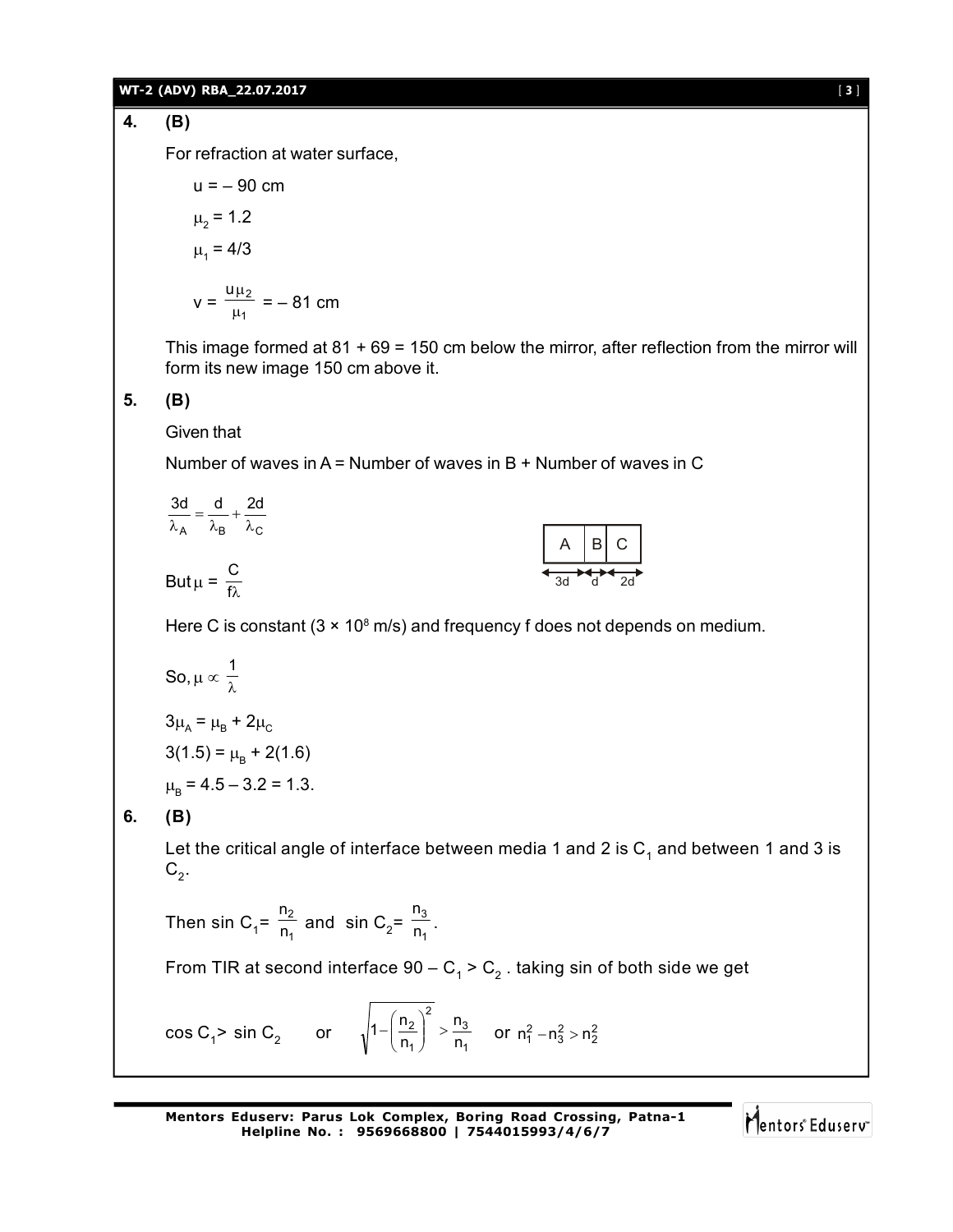[ **4** ] **WT-2 (ADV) RBA\_22.07.2017 7. (B)** The figure shows the image formation  $2t + nx$  $\overline{p}$  $3t+nx$ in different steps. Given  $2 t = 4$   $\Rightarrow t = 2$  cm **8. (D)** The image is erect hence, mirror must be between object & image. Virtual image of real object is diminshed, hence mirror is convex. **9. (C) 10.** Due to  $M<sub>1</sub>$ , an image is formed at a distance x from  $M<sub>1</sub>$ , i.e. at a distance (x –y) behind  $M<sub>2</sub>$ . Thus, for  $M_{\rm 2}$  $u = -(x + y), v = x - y$  $\frac{1}{-} + \frac{1}{-} = \frac{1}{\sqrt{2}}$ Use  $\frac{-}{v} + \frac{-}{u} = \frac{-}{f}$  **(A)**  $3mg + \frac{3}{4}mg = \frac{15mg}{4}$ 15 **11.** Net upward force on three spheres applied by bottom  $=3mg + \frac{1}{4}mg = \frac{1}{4}$ 4 For sphere *A*,  $N\sqrt{3} = mg + \frac{mg}{4}$ ,  $N = \frac{5mg}{4\sqrt{3}}$  $N_{\bullet}$  30° 30°  $\sqrt{N}$  $\int g/4$ *A mg* **(B) and (D)Mentors Eduserv: Parus Lok Complex, Boring Road Crossing, Patna-1**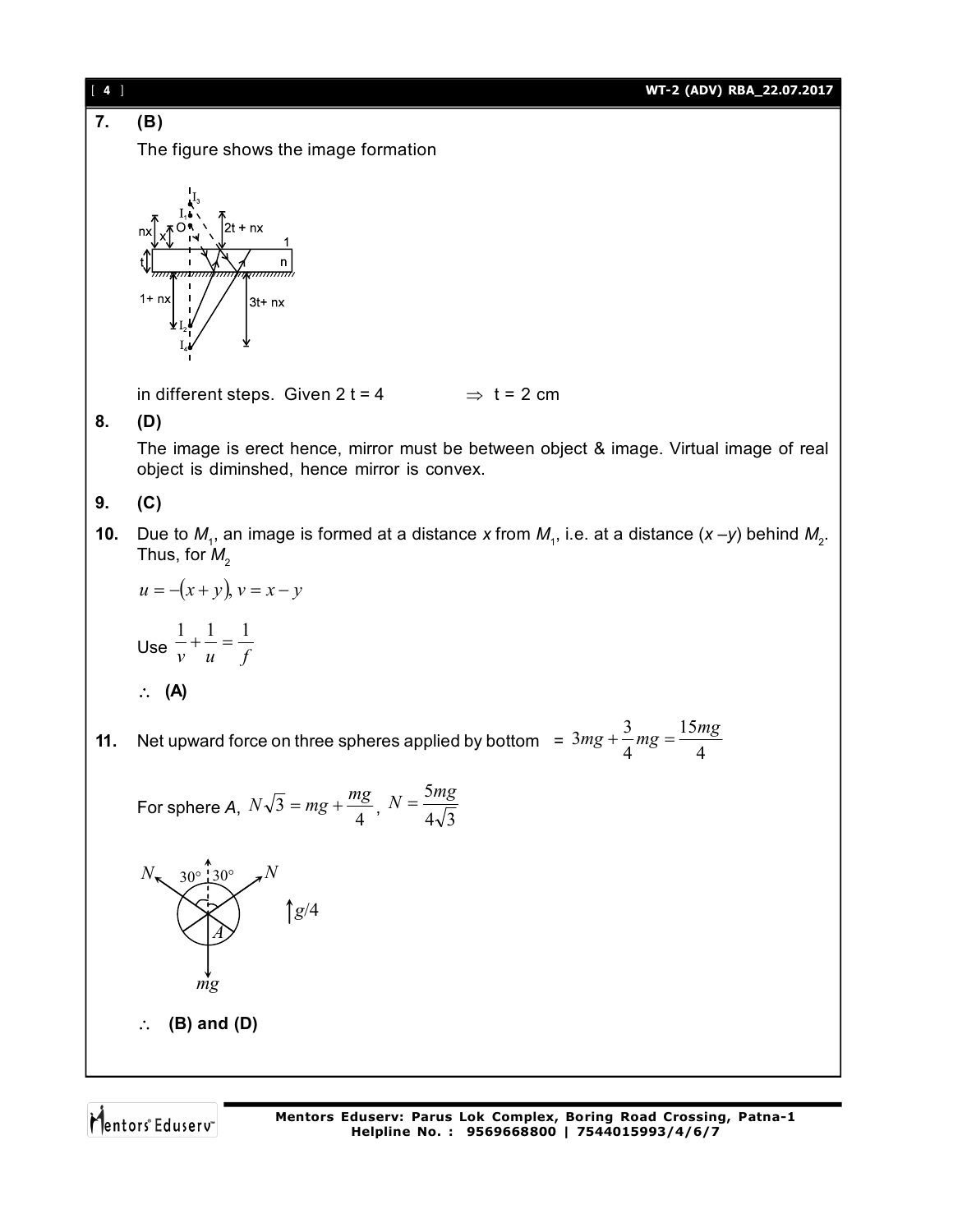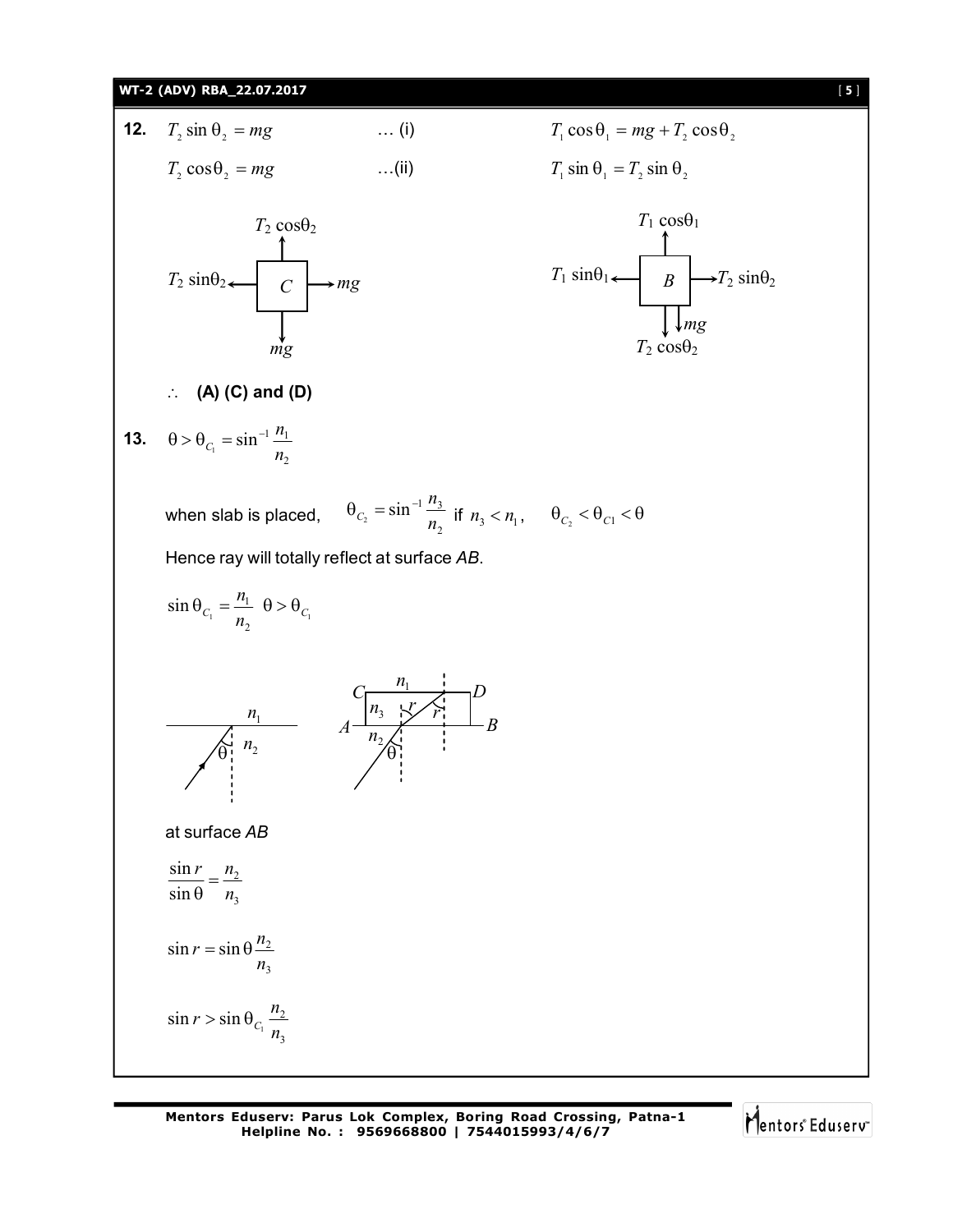#### [ **6** ] **WT-2 (ADV) RBA\_22.07.2017**

$$
\sin r > \frac{n_1}{n_2} \times \frac{n_2}{n_3}
$$
\n
$$
\sin r > \frac{n_1}{n_3}
$$
\n
$$
r \text{ is incident angle at surface } CD \text{ which is greater the critical angle at that surface so any value of } n_3 \text{ say will reflect at surface.}
$$
\n
$$
\therefore \textbf{(A), (C) And (D)}
$$
\n14. [A, B, C]



# **15. [A,C]**

# **16. (2)**

Due to reflection at plane water surface and other image formation is shown in the figure.



due to refraction at water  $d_1 = \frac{12}{1} = 16$  cm. for m, P<sub>1</sub> is an object. 4 /3

for this 
$$
\frac{1}{v} + \frac{1}{-40} = \frac{1}{+60} \Rightarrow v = 24
$$
 cm this is at P<sub>2</sub>.

It will act as object for water surface which makes image at P″.  $d_2 = \frac{24 + 24}{4/3} = 36$  cm

Mentors Eduserv

**Mentors Eduserv: Parus Lok Complex, Boring Road Crossing, Patna-1 Helpline No. : 9569668800 | 7544015993/4/6/7**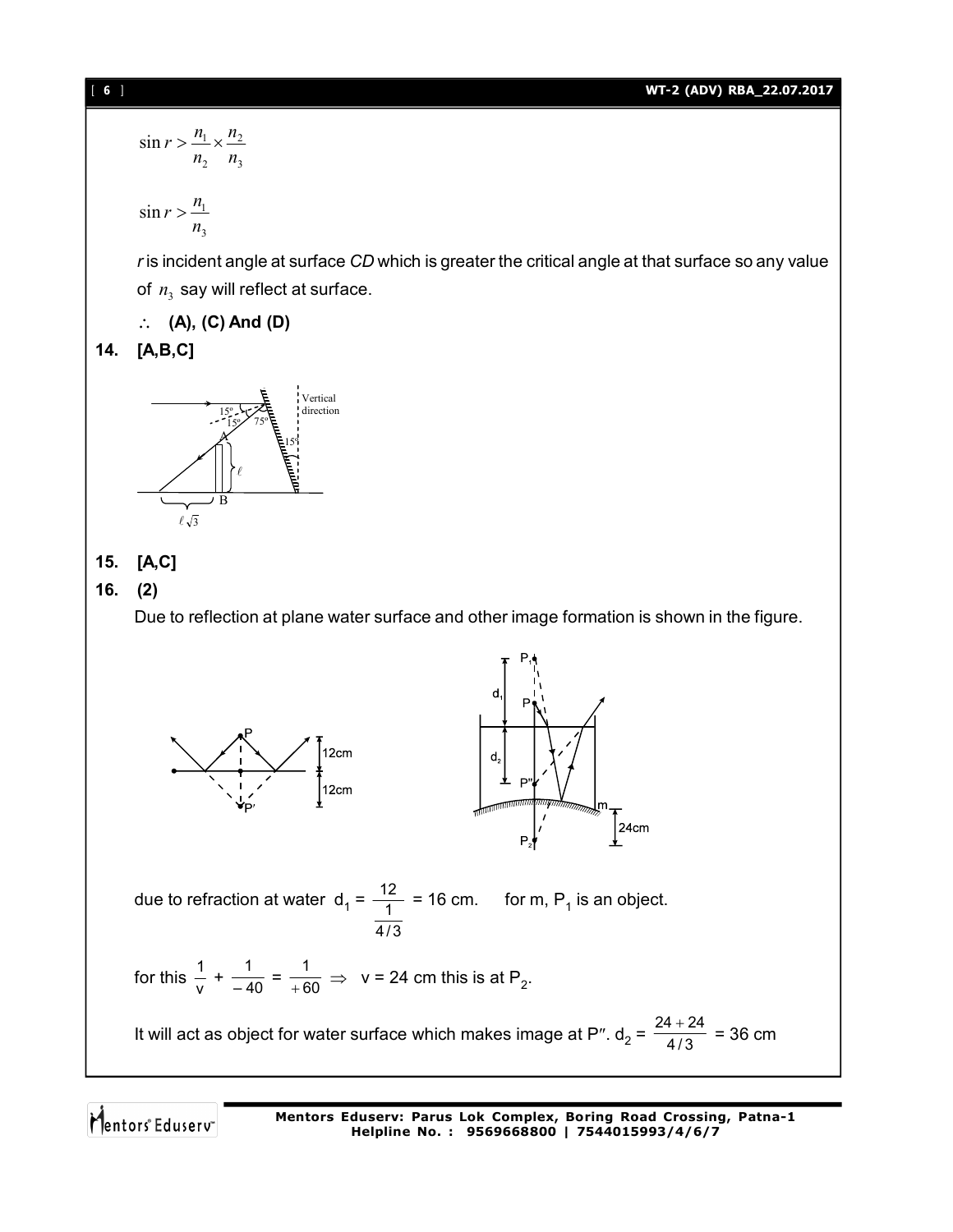#### **WT-2 (ADV) RBA\_22.07.2017** [ **7** ]



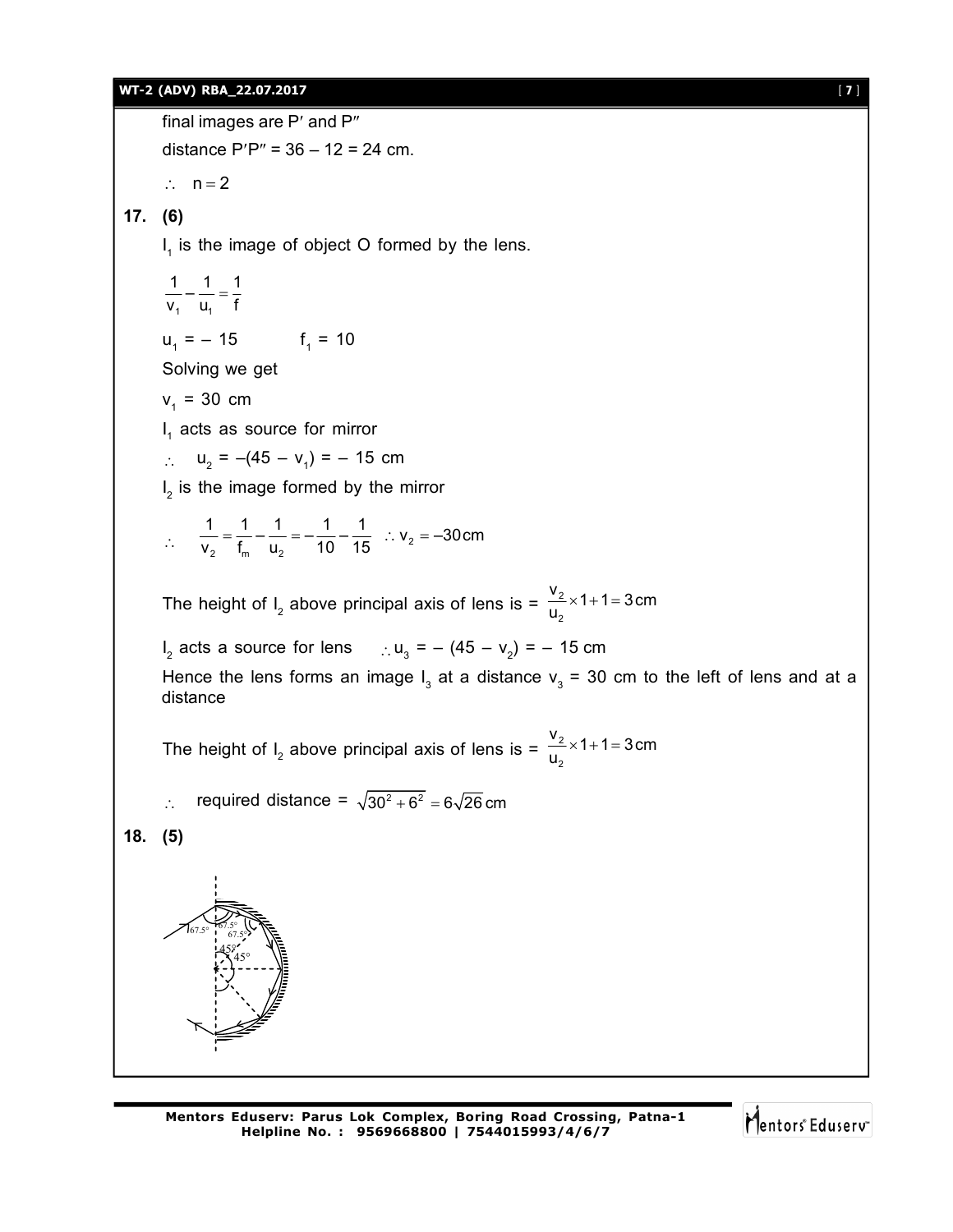| $[ 8 ]$    | WT-2 (ADV) RBA_22.07.2017                                           |
|------------|---------------------------------------------------------------------|
| 19. (3)    |                                                                     |
|            | $t = \frac{\ell \sqrt{2}}{2}$                                       |
| 20. (6)    |                                                                     |
|            | Draw & count                                                        |
|            | <b>CHEMISTRY</b>                                                    |
| 21.        | (C)                                                                 |
|            | <b>COOH</b>                                                         |
|            | $\Delta$<br>CH <sub>3</sub><br>Cl                                   |
| 22.        | (B)                                                                 |
|            | $\rightarrow$ Substituent<br>→ Principle functional group<br>COCI-  |
| 23.<br>24. | (B)<br>(B)                                                          |
|            | 4AI<br>$3O_2 \longrightarrow 2Al_2O_3$<br>$\boldsymbol{+}$          |
|            | 12 mole<br>12 mole                                                  |
|            | $-9$ mole<br>(LR)                                                   |
|            | Excess remening = 3 % excess = $\frac{3}{9} \times 100 = 33.33\%$ . |
| 25.        | (A)                                                                 |
| 26.        | (A)                                                                 |
|            | Lets 100 g of each                                                  |
|            | Total weight = $100 + 100 + 100 = 300$                              |
|            | Water added = $30 g$                                                |
|            | % = $\frac{340}{330}$ × 100 = 103.03%.                              |

Mentors<sup>®</sup> Eduserv<sup>®</sup>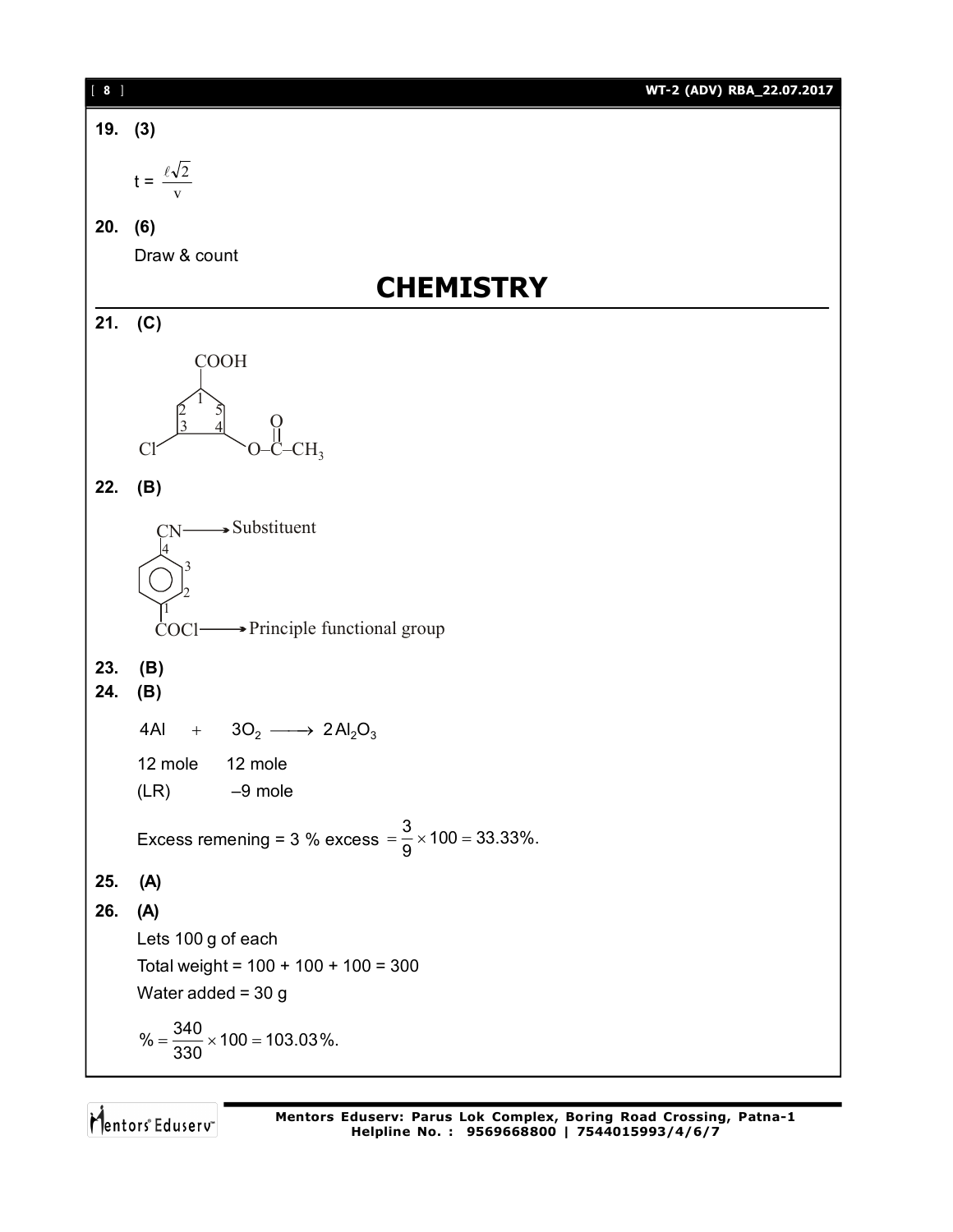#### **WT-2 (ADV) RBA\_22.07.2017** [ **9** ]

**27. (B) 28. (B)**  $2NO + O<sub>2</sub> \longrightarrow 2NO<sub>2</sub>$  $\leftarrow$  2V 2V 0 Total = 4V 0 V 2V Total = 3V Charge =  $4V - 3V = V$  $\% = \frac{V}{4V} \times 100 = 25\%$ . 4V **29. (A)** Allred-Roschew's scale En = 0.359 $\frac{2eff}{r^2}$  + 0.744 r  $= 0.359 \frac{2011}{2} + 0$ Zeff =  $Z - \sigma$  $r = 1.175 \text{ Å}$ **30. (B)**  $3Cu + 8HNO<sub>3</sub> \longrightarrow 3Cu(NO<sub>3</sub>)<sub>2</sub> + 2NO + 4H<sub>2</sub>O$ Out of 8 nitrogen only 2 nitrogen is reduced. % of Unreduced  $=\frac{6}{8} \times 100 = 75\%$ . 8 **31. (A, B, C, D) 32. (A, B, D)** (A) OH Me 2 1 5 3 4 3-Chloro-4-methylcyclopentanol-1 (B) Br 1 6 5 4 3 2  $\overline{O}$  $C - C - C - C - C - C - N$ H<sub>2</sub> 3-Bromo hexanamide

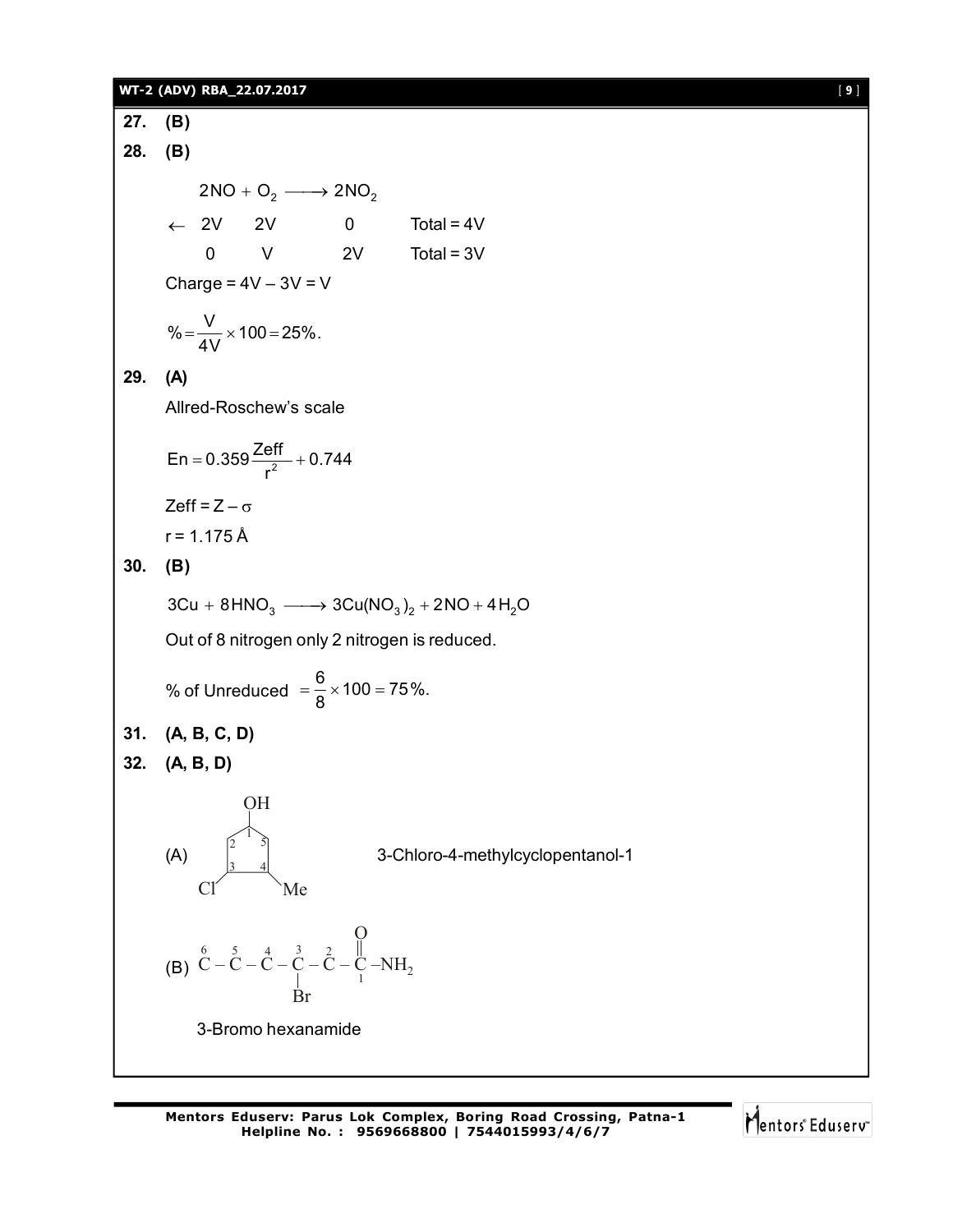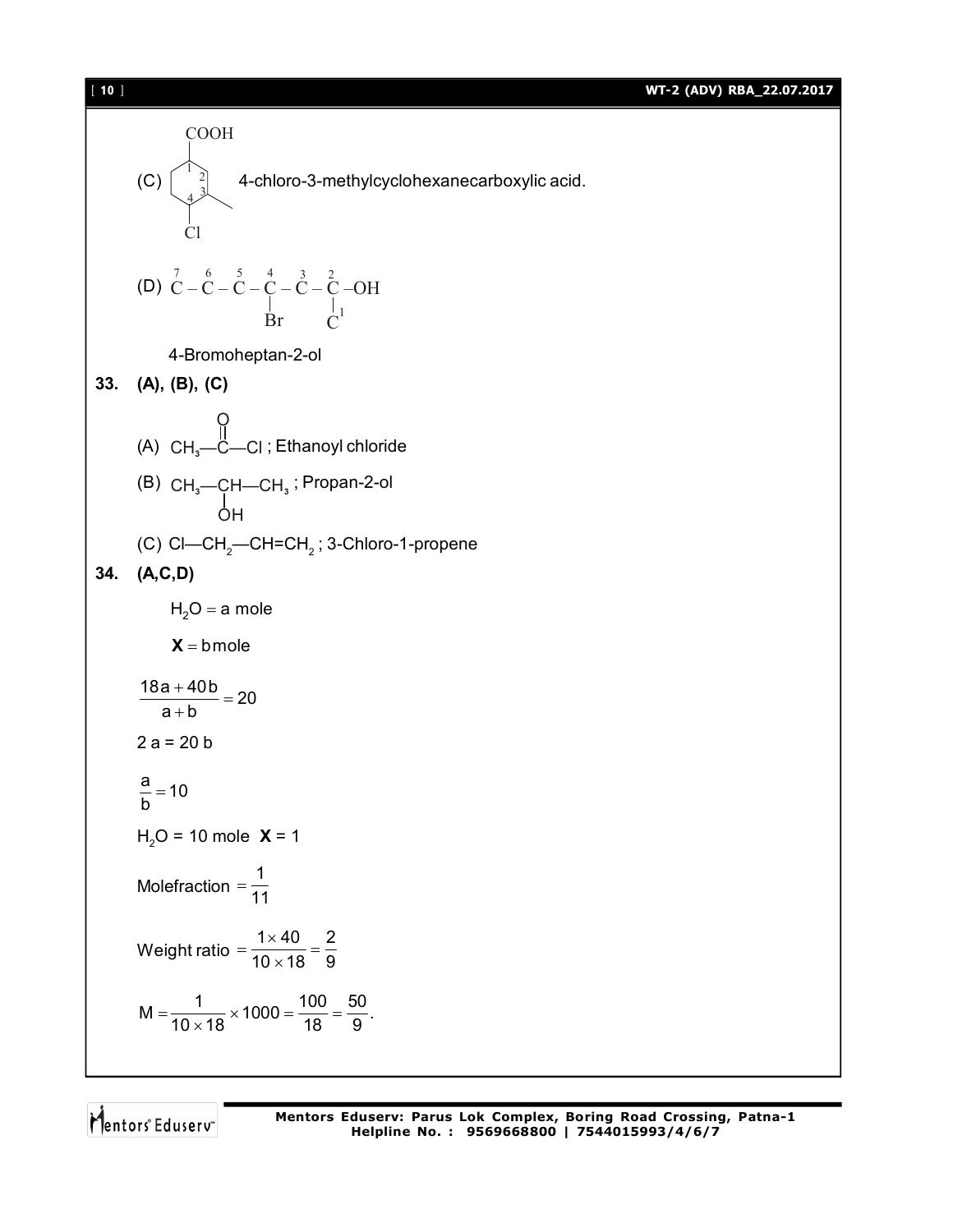# **WT-2 (ADV) RBA\_22.07.2017** [ **11** ] **35. (B,D)**  $K_4 \left[ \text{Fe(CN)}_6 \right] \longrightarrow K^+ + \text{Fe}^{3+} + \text{N}^{+5} + \text{C}^{+4}$  $Fe + 2 \longrightarrow +3$  $N - 3 \longrightarrow +5$  $C - 2 \longrightarrow +4$ No. of electrons =  $1 + 6 \times 2 + 6 \times 8 = 61$ . **36. (4)** Cl Br 2º<del>C</del> 2º OH 2º 3º 2º 2º 3º 2ª<sup>20</sup>  $11 - 7 = 4$ **37. (5)** OH c′o  $O_{\text{max}}$ NH<sub>2</sub> 1 2 3 4 5 **38. (2) (a) & (d) 39. (4)** OH 1<br>СООН 2 3 4 **40. (3)** 1000 ml of 1 M = 1000 milimole If 750 ml. is taken out remaining milimole is 1000 – 750 = 250 milimole New molarity = .25 M =  $\frac{1}{4}$ 4 After n step  $\Rightarrow 1 \times \left(\frac{1}{4}\right)^n = \frac{1}{64} = n = 3$ . 4<sup>)</sup> 64

**Mentors Eduserv: Parus Lok Complex, Boring Road Crossing, Patna-1 Helpline No. : 9569668800 | 7544015993/4/6/7**

Mentors<sup>®</sup> Eduserv<sup>®</sup>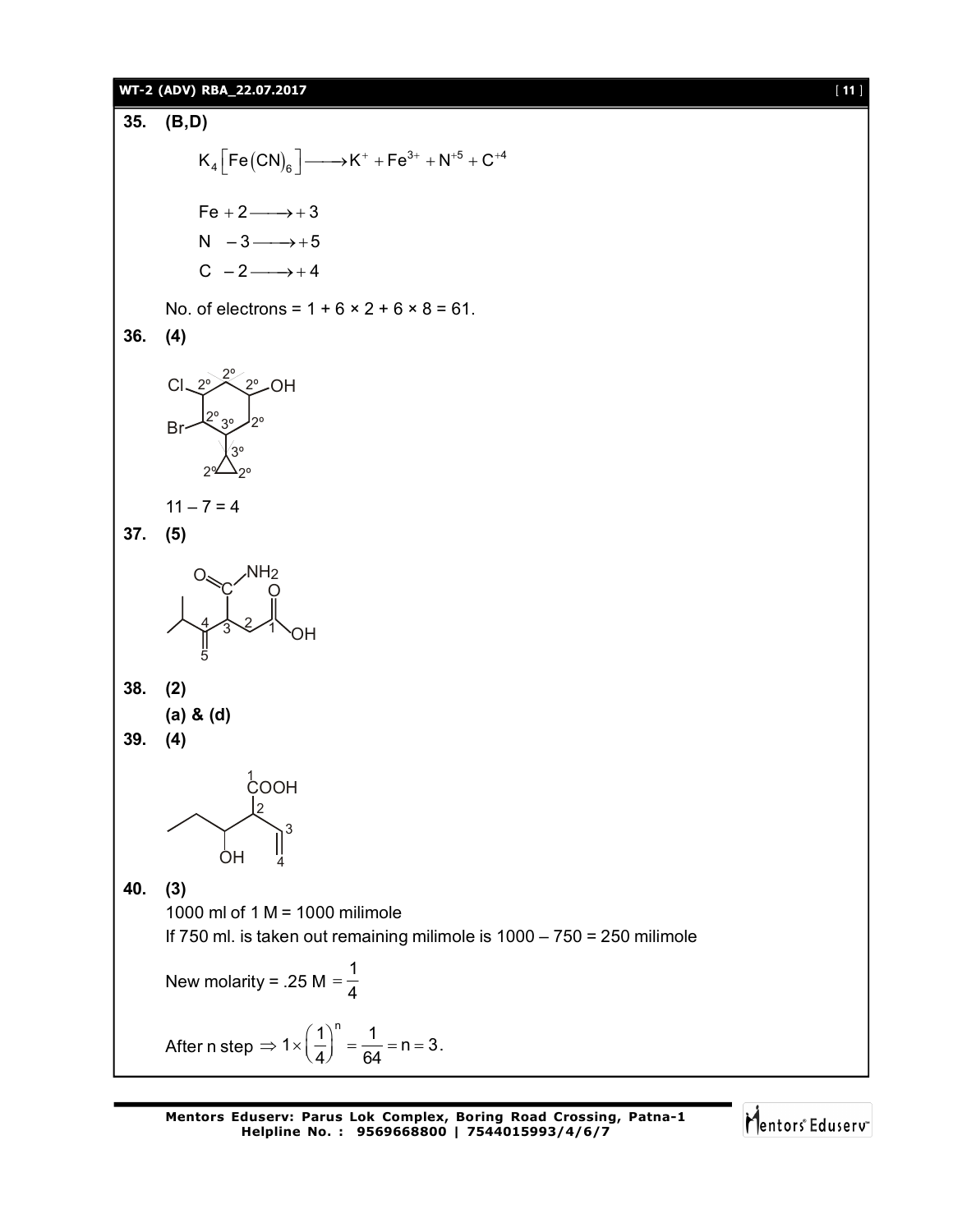**41. (A)**  $\left|\frac{x}{20}\right| = \left|\frac{x}{121}\right| = 0$ 99 | 101  $X \mid X$ iff  $x \in \{1, 2, ..., 98\}$  . 98 such numbers  $\left|\frac{x}{100}\right| = \left|\frac{x}{404}\right| = 1$  iff  $x \in \{101,102,...,197\}$ 99 | 101  $\left\lfloor \frac{x}{99} \right\rfloor = \left\lfloor \frac{x}{101} \right\rfloor = 1$  iff  $x \in \{101, 102, ..., 197\}$ . 97 such numbers In general; If  $\left|\frac{\mathsf{x}}{\mathsf{x}}\right| = \left|\frac{\mathsf{x}}{4.24}\right| = \mathsf{k}$  where  $\mathsf{k} \geq 1$  $\left[\frac{x}{99}\right] = \left[\frac{x}{101}\right] = k$  where  $k \ge 1$ , then  $x \in \{101k, 101k + 1, \ldots, 99(k + 1) - 1\}$ (99 – 2k) such numbers.  $\therefore$  99(k + 1) – 1 \ge 101 k  $98 \geq 2k$ ,  $k \leq 49$ 49  $k = 1$ so,  $98 + \sum (99 - 2k)$  $+\sum_{k=1}$ (99 – 2  $= 98 + 2401 = 2499$ **42. (D)**  $|\text{sinx}| = \text{cos}x \ge 0$  $\therefore$  x lies in either first quadrant or fourth quadrant & they are equal for  $x = \frac{\pi}{4}$  or  $\frac{7}{4}$ 4 4  $=\frac{\pi}{4}$  or  $\frac{7\pi}{4}$ General solution is 2n 4 : General solution is  $2n\pi \pm \frac{\pi}{4}$ **43. (B)**  $\cos x$   $\frac{1}{2}$  SIITX  $\frac{1}{2}$  IOg<sub>cos x</sub>  $\log_{\cos x} \left( \frac{\sqrt{3}}{2} \sin x \right) - \log_{\cos x} (\tan x) = 2$  $\left(\frac{\sqrt{3}}{2}\textsf{sin}\,\textsf{x}\right)$ – log<sub>cos x</sub> (tan x) = 2  $(2)$  $\ddot{\cdot}$ or, <sup>log</sup>cos x  $\log_{\cos x} \left( \frac{\sqrt{3}}{2} \cos x \right) = 2$  $\left(\frac{\sqrt{3}}{2}\cos x\right) =$  $(2)$  $\frac{3}{2}$  cos x = cos<sup>2</sup> x 2  $\Rightarrow \frac{\sqrt{6}}{2} \cos x = 0$  $\Rightarrow$  cos x(cos x  $-\sqrt{3}$  / 2) = 0  $x = \frac{\pi}{6}$  |  $\because x = \frac{\pi}{6}$  is rejected 6 ( 2  $\therefore x = \frac{\pi}{6}$   $\left(\because x = \frac{\pi}{2} \text{ is rejected}\right)$ 

Mentors Eduserv

**MATHEMATICS**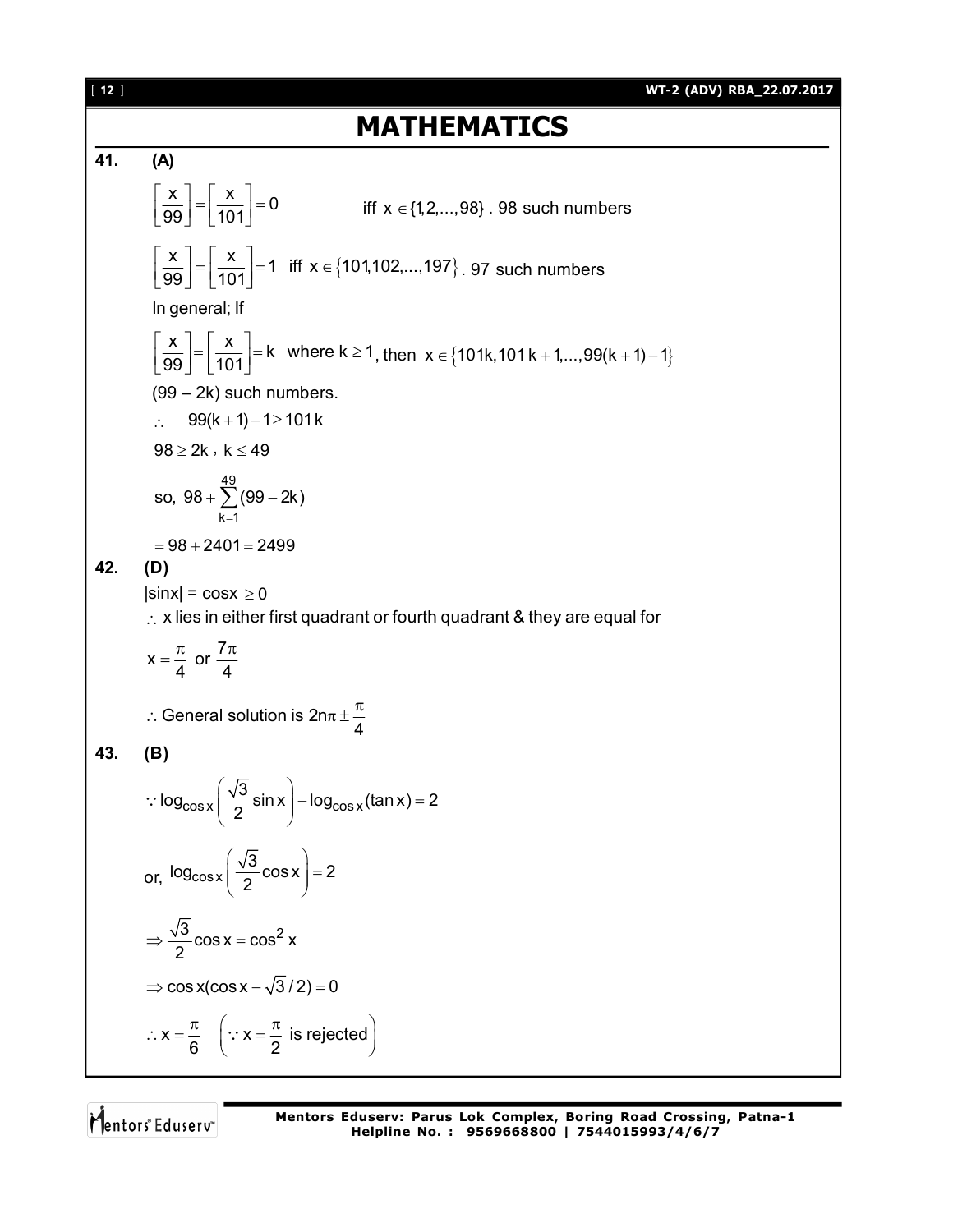![](_page_12_Figure_1.jpeg)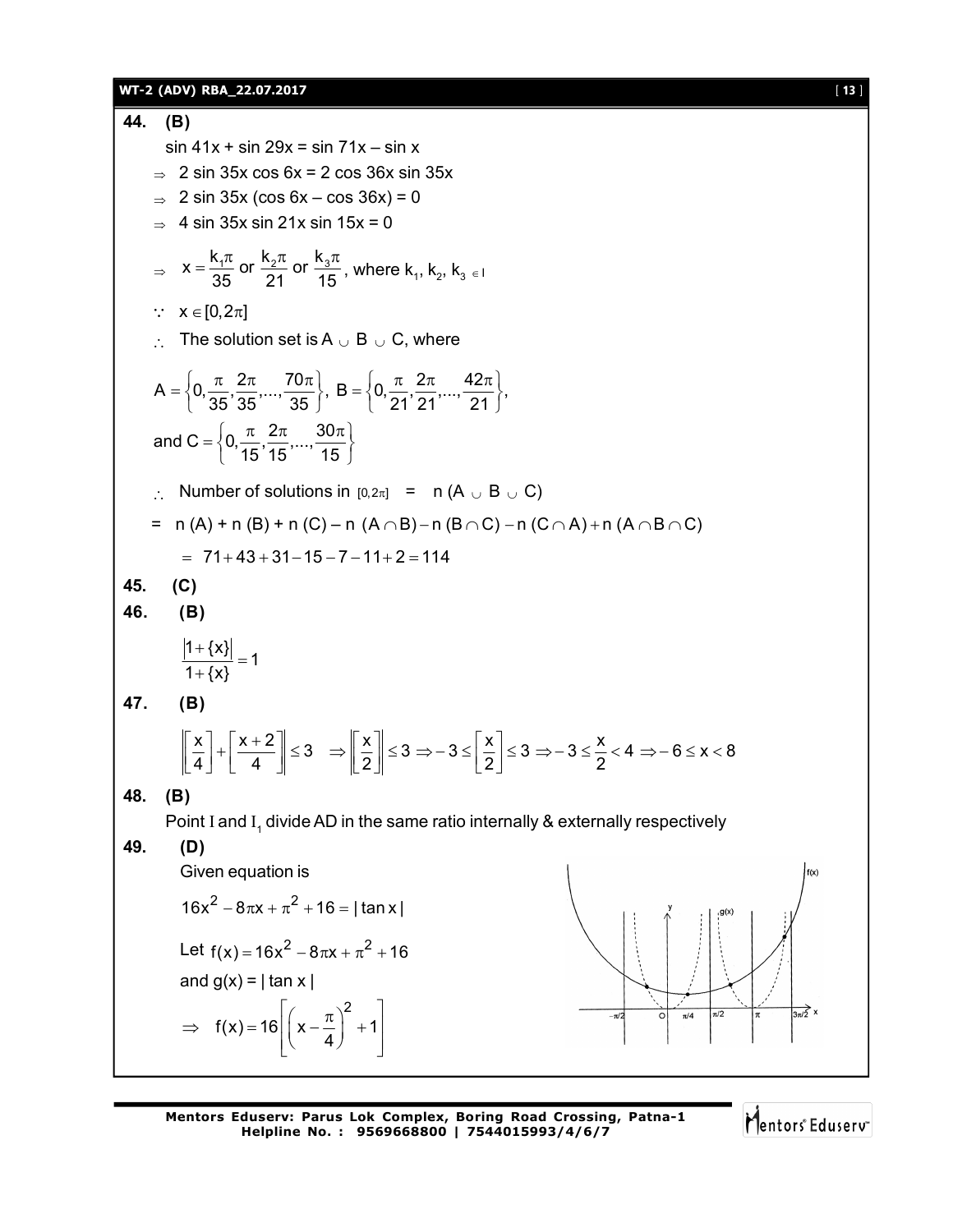or  $y = f(x)$  is an upward parabola with vertex  $\left(\frac{\pi}{4}, 16\right)$  $(\pi_{16})$  $\left(\frac{1}{4}, 16\right)$ 

Now, from graph it is clear that  $f(x)$  and  $g(x)$  intersect at infinitely many points.

50. (C)  
\n
$$
\frac{1}{z} = 5 - x, y = 29 - \frac{1}{x}
$$
\n∴ x  $\left(29 - \frac{1}{x}\right) = 5 - x$   
\n∴ x =  $\frac{1}{5}, y = 24, z = \frac{5}{24}$   
\n51. (A, B, C, D)  
\n
$$
|x^2 - 9x| + |x^2 - 5x + 4| > 4 |x + 1| \text{ is true if}
$$
\n
$$
(9x - x^2)(x^2 - 5x + 4) < 0
$$
\n
$$
-\frac{1}{0} + \frac{1}{1} - \frac{1}{4} + \frac{1}{9} - \frac{1}{3}
$$
\n∴ x ∈ (-∞, 0) ∪ (1,4) ∪ (9, ∞)  
\n52. (A, B, C)  
\n(B) log<sub>cos</sub>  $\frac{7\pi}{4}$  (sin  $\frac{5\pi}{6}$ ) = log<sub>1</sub>  $\frac{1}{\sqrt{2}}$  > 0  
\n(C) log<sub>tan</sub>  $\frac{4\pi}{3}$  (cot  $\frac{7\pi}{6}$ ) = log<sub>1</sub>  $\sqrt{3}$  = 1 > 0  
\n53. (A, B)  
\n4(cosθ – sinθ) (cos<sup>2</sup>θ + sinθ cosθ + sin<sup>2</sup>θ –  
\n= -4 $\sqrt{2}$  sin  $\left(\theta - \frac{\pi}{4}\right)$  > 0  
\n⇒ sin  $\left(\theta - \frac{\pi}{4}\right)$  is – ve  
\n⇒ (2n – 1)π  $\lt \theta - \frac{\pi}{4} < 2n\pi$ , n ∈ 1

Mentors<sup>®</sup> Eduserv<sup>®</sup>

 $sin\theta cos\theta$ )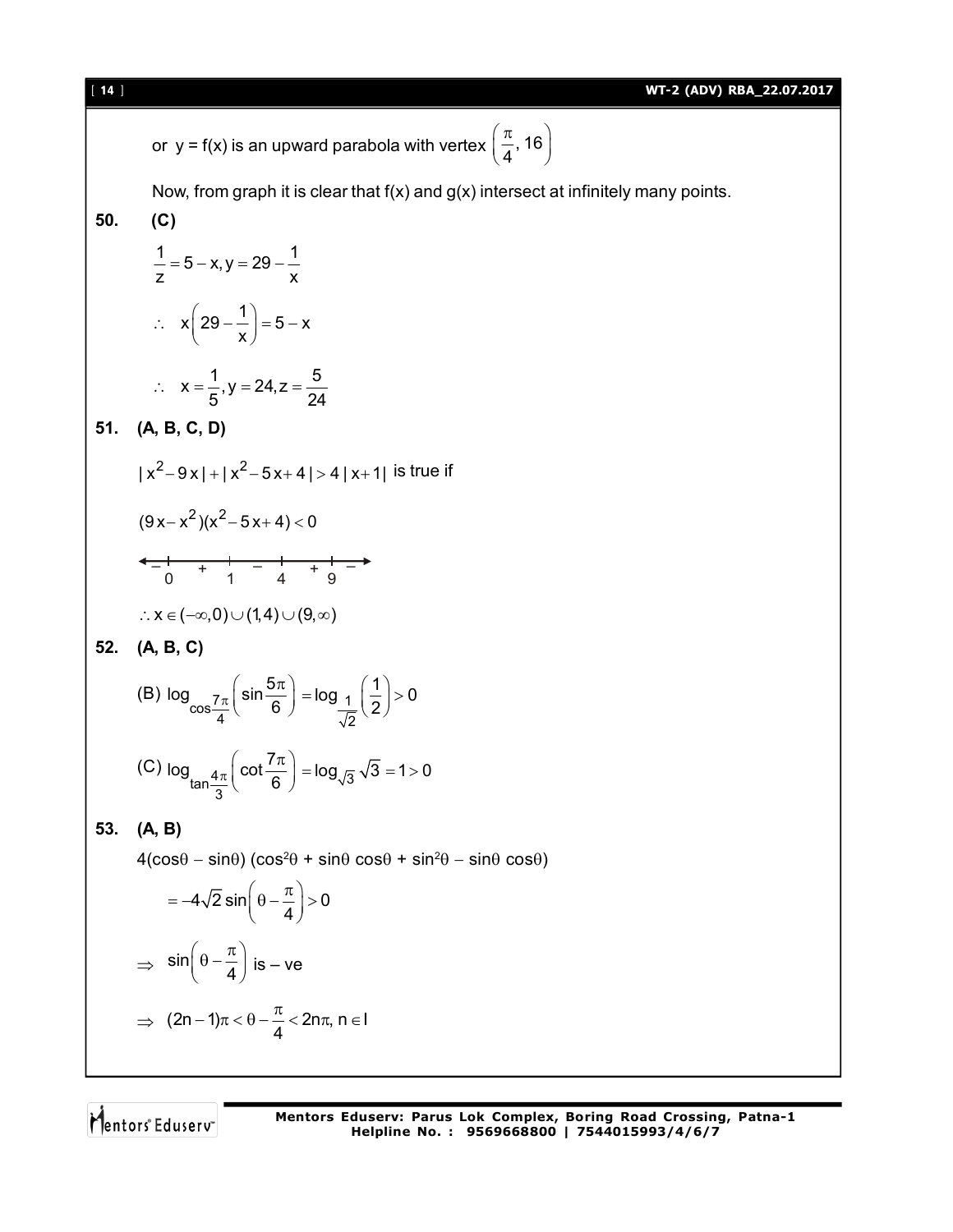## **WT-2 (ADV) RBA\_22.07.2017** [ **15** ]

| 54. | (A,B)                                                                                                                                                          |
|-----|----------------------------------------------------------------------------------------------------------------------------------------------------------------|
|     | $\sum$ tan x <sub>1</sub> = 0 $\Rightarrow$ tan x <sub>3</sub> = -p                                                                                            |
|     | $\Rightarrow$ ap <sup>3</sup> + (2a – k <sub>1</sub> )p – k <sub>2</sub> = 0                                                                                   |
|     | Also $\tan x_1 \cdot \tan x_2 \cdot \tan x_3 = \frac{-k_2}{a} \Rightarrow \tan x_3 = \frac{-k_2}{a \alpha} \Rightarrow k_2^2 + (2a - k_1) a q^2 - a^2 q^3 = 0$ |
| 55. | (B, C)                                                                                                                                                         |
|     | $ \cos x + \sin x  =  1 - a \sin x \cos x $ , $\sin x \ne 0 \Rightarrow 1 + \sin 2x = 1 + a^2 \sin^2 x \cos^2 x - 2a \sin x \cos x$                            |
|     | either sin 2x = 0, $\forall$ a $\in$ R or sin 2x = $\frac{4(a+1)}{2}$                                                                                          |
|     | ⇒ $x = (2n+1)\frac{\pi}{2}$ or $x = \frac{1}{2} \sin^{-1} \frac{4(a+1)}{a^2}$ for $-1 \le \frac{4(a+1)}{a^2} \le 1$                                            |
| 56. | (4)                                                                                                                                                            |
|     | $\frac{\sqrt{3}-1}{\sin x} + \frac{\sqrt{3}+1}{\cos x} = 4\sqrt{2}$                                                                                            |
|     | $\Rightarrow \left(\frac{\sqrt{3}+1}{2\sqrt{2}}\right) \sin x + \left(\frac{\sqrt{3}-1}{2\sqrt{2}}\right) \cos x = 2 \sin x \cos x$                            |
|     | $\Rightarrow$ sin(x + $\alpha$ ) = sin2x, where $\alpha = \frac{\pi}{12}$                                                                                      |
|     | $\Rightarrow$ 2x = 2k $\pi$ + x + $\alpha$ or 2x = (2k + 1) $\pi$ – (x + $\alpha$ ), k $\in$ I                                                                 |
|     | ∴ solutions in (0,2 $\pi$ ) are $\alpha$ , $\frac{\pi}{3} - \frac{\alpha}{3}$ , $\pi - \frac{\alpha}{3}$ and $\frac{5\pi}{3} - \frac{\alpha}{3}$               |
| 57. | (8)                                                                                                                                                            |
|     | $3\sin^2 A + 2\sin^2 B = 1 \Rightarrow 3\cos 2A + 2\cos 2B = 3$                                                                                                |
|     | $\Rightarrow$ cos 2A + $\frac{2}{3}$ cos 2B = 1<br>$\ldots \ldots \ldots \ldots (i)$                                                                           |
|     | Also 3sin2A = 2sin2B $\Rightarrow \frac{2}{3} = \frac{\sin 2A}{\sin 2B}$                                                                                       |
|     | putting this value in (i), we get                                                                                                                              |
|     | $cos 2A + \frac{sin 2A}{sin 2B} \cdot cos 2B = 1 \Rightarrow sin 2A \cdot cos 2B + sin 2B \cdot cos 2A = sin 2B \Rightarrow 2 sin A \cdot cos(A + 2B) = 0$     |

Mentors<sup>e</sup> Eduserv<sup>-</sup>